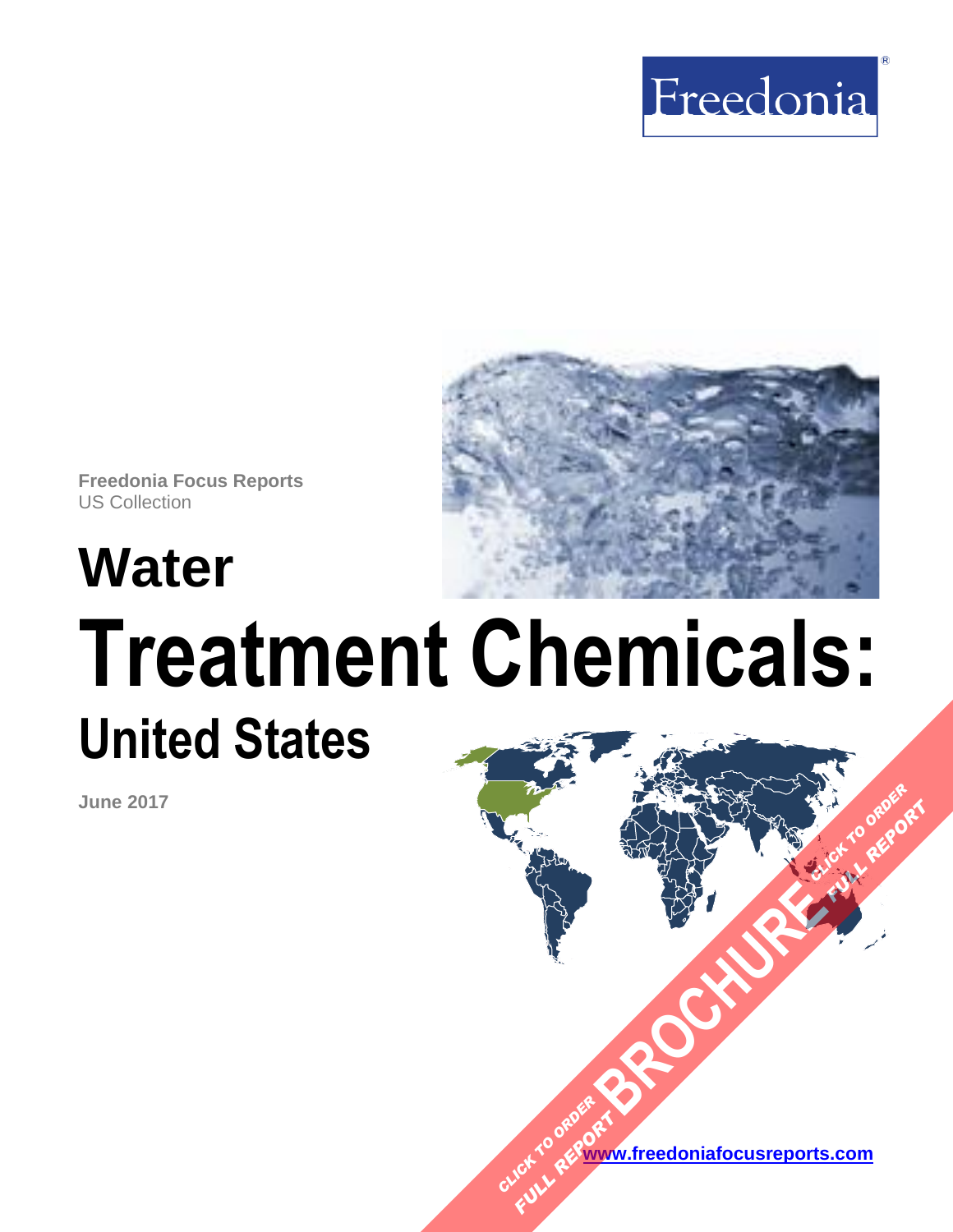# **Table of Contents**

| 1. Highlights                                 | 3              |
|-----------------------------------------------|----------------|
| 2. Market Environment                         | 4              |
| <b>Historical Trends</b>                      | 4              |
| Key Economic Indicators                       | 5              |
| <b>Environmental &amp; Regulatory Factors</b> | 6              |
| <b>Water Pollution</b>                        | 6              |
| <b>Waterborne Diseases</b>                    | $\overline{7}$ |
| Regulations                                   | $\overline{7}$ |
| <b>NAFTA Overview</b>                         | 8              |
| 3. Segmentation & Forecasts                   | 10             |
| Products                                      | 10             |
| Corrosion & Scale Inhibitors                  | 11             |
| <b>Coagulants &amp; Flocculants</b>           | 12             |
| <b>Biocides</b>                               | 13             |
| pH Adjusters                                  | 13             |
| <b>Other Products</b>                         | 14             |
| Markets                                       | 16             |
| Manufacturing                                 | 17             |
| Municipal                                     | 17             |
| <b>Other Markets</b>                          | 18             |
| 4. Industry Structure                         | 20             |
| <b>Industry Characteristics</b>               | 20             |
| <b>Market Leaders</b>                         | 21             |
| Ecolab                                        | 22             |
| <b>General Electric Company</b>               | 22             |
| Solenis                                       | 23             |
| 5. About This Report                          | 24             |
| Scope & Method                                | 24             |
| Sources                                       | 25             |
| <b>Industry Codes</b>                         | 25             |
| Resources                                     | 26             |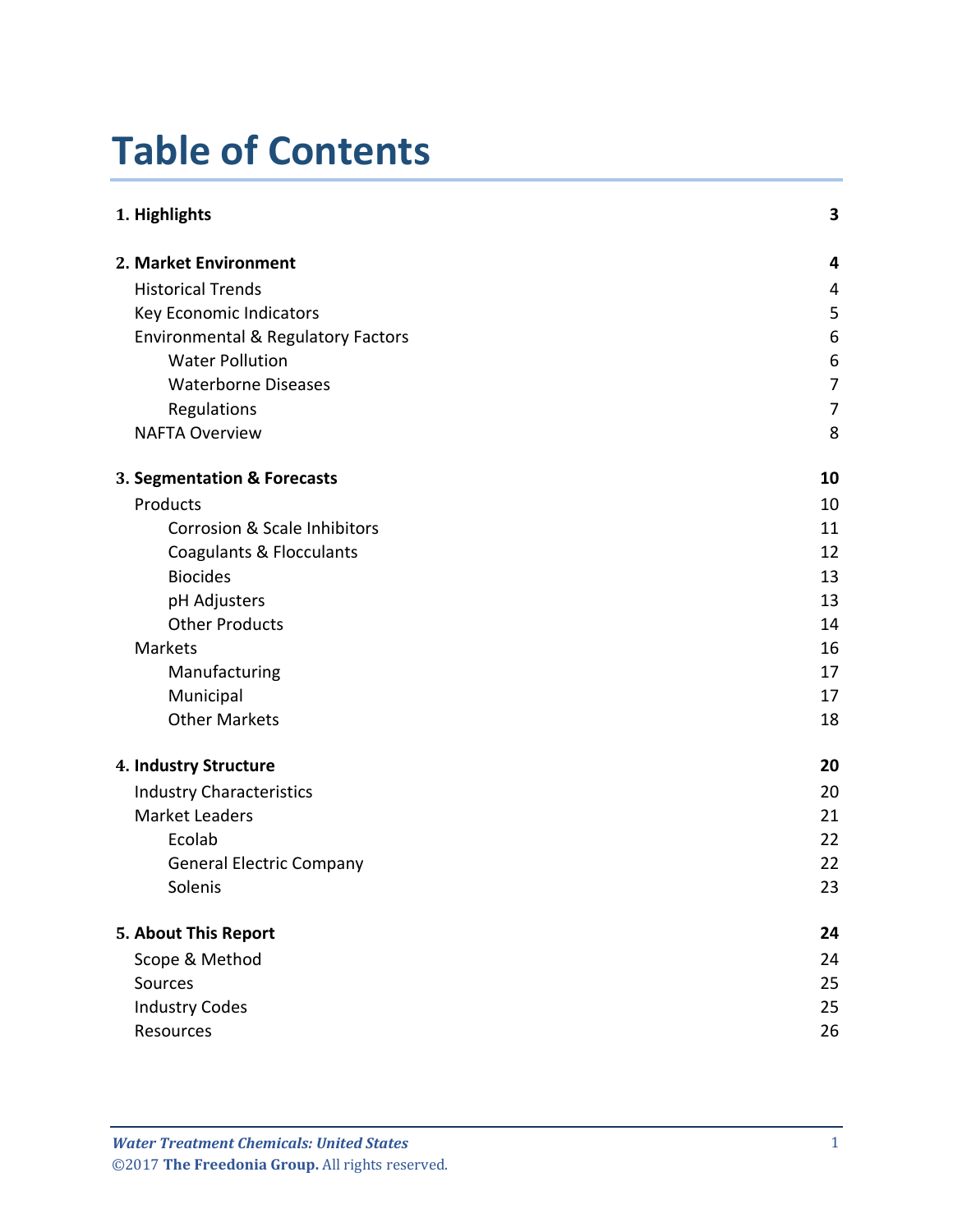# **List of Tables & Figures**

| Figure 1   US Water Treatment Chemical Demand Trends, 2006-2016                  | $\overline{4}$ |
|----------------------------------------------------------------------------------|----------------|
| Table 1   Key Indicators for US Water Treatment Chemical Demand; 2006, 2011,     |                |
| 2016, 2021 (US\$ bil)                                                            | 5              |
| Figure 2   NAFTA Water Treatment Chemical Demand by Country, 2016                | 8              |
| Figure 3   US Water Treatment Chemical Demand by Product; 2006, 2011, 2016,      |                |
| 2021 (US\$ mil)                                                                  | 10             |
| Table 2   US Water Treatment Chemical Demand by Product; 2006, 2011, 2016, 2021  |                |
| $(US$)$ mil)                                                                     | 10             |
| Figure 4   US Water Treatment Chemical Demand by Product; 2006, 2011, 2016,      |                |
| 2021 (%)                                                                         | 15             |
| Figure 5   US Water Treatment Chemical Demand by Market; 2006, 2011, 2016, 2021  |                |
| $(US$)$ mil)                                                                     | 16             |
| Table 3   US Water Treatment Chemical Demand by Market; 2006, 2011, 2016, 2021   |                |
| $(US$)$ mil)                                                                     | 16             |
| Figure 6   US Water Treatment Chemical Demand by Market; 2006, 2011, 2016, 2021  |                |
| (%)                                                                              | 18             |
| Table 4   Major Suppliers to the US Water Treatment Chemical Market by Principal |                |
| <b>Product Lines</b>                                                             | 21             |
| Table 5   Industry Codes Related to Water Treatment Chemicals                    | 25             |
|                                                                                  |                |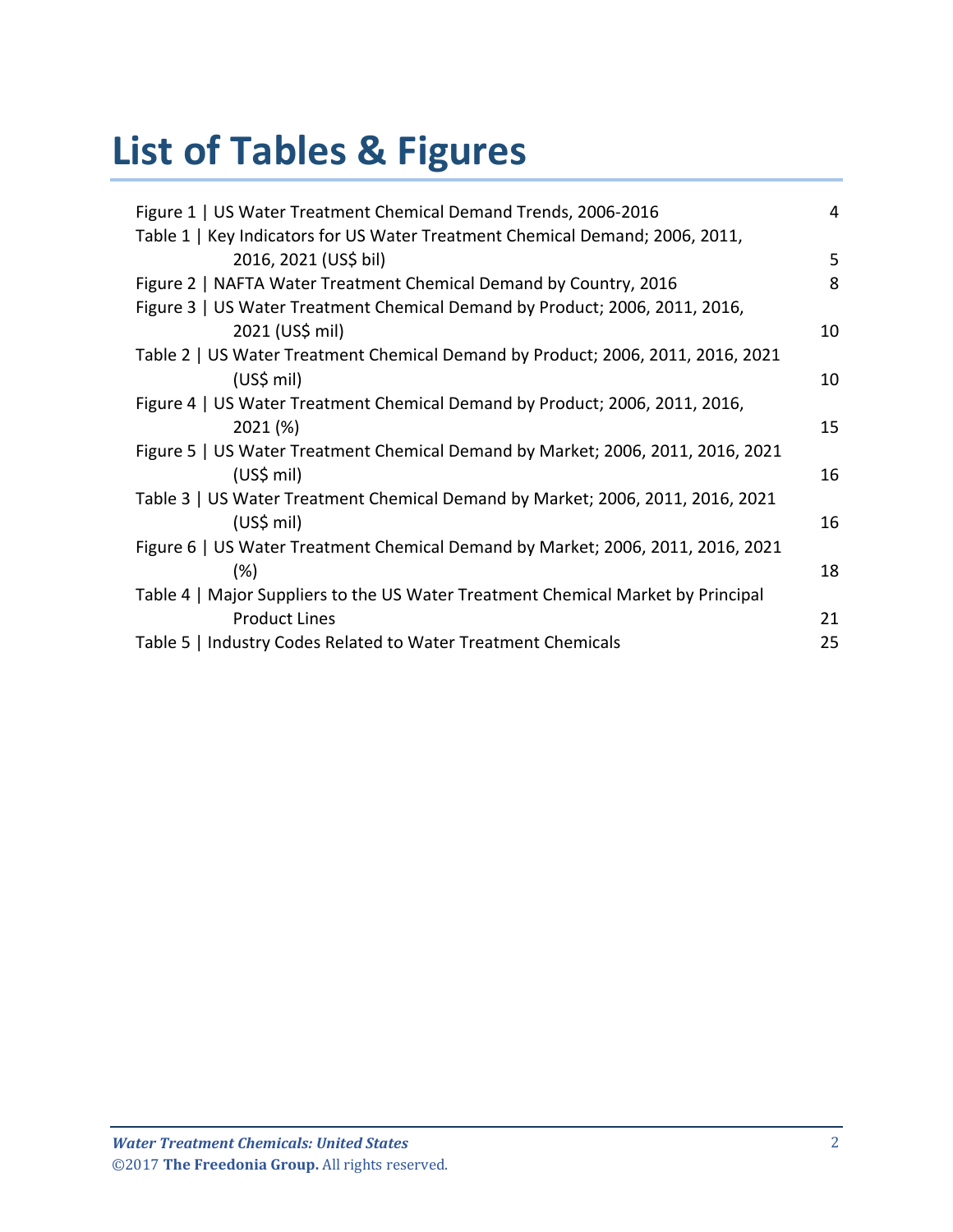# <span id="page-3-0"></span>**About This Report**

# <span id="page-3-1"></span>**Scope & Method**

This report forecasts US water treatment chemical demand in US dollars at the manufacturers' level to 2021. Total demand is segmented by product in terms of:

- corrosion and scale inhibitors
- coagulants and flocculants
- biocides
- pH adjusters
- other products such as chelating agents, dewatering aids, and fluoridation chemicals.

In this report, water treatment chemicals are defined as chemicals used to treat water used as supply, process, cooling, or boiler water, or wastewater from municipal and industrial sources. Chemicals used to turn water into a process fluid (eg, fracturing fluids) are excluded from the scope of this report.

Total demand is also segmented by market as follows:

- manufacturing
- municipal
- other markets such as commercial and residential, power generation, and mining markets.

To illustrate historical trends, total demand is provided in an annual series from 2006 to 2016; the various segments are reported at five-year intervals for 2006, 2011, and 2016.

This report quantifies trends in various measures of growth and volatility. Growth (or decline) expressed as an average annual growth rate (AAGR) is the least squares growth rate, which takes into account all available datapoints over a period. The volatility of datapoints around a least squares growth trend over time is expressed via the coefficient of determination, or  $r^2$ . The most stable data series relative to the trend carries an  $r^2$  value of 1.0; the most volatile – 0.0. Growth calculated as a compound annual growth rate (CAGR) employs, by definition, only the first and last datapoints over a period. The CAGR is used to describe forecast growth, defined as the expected trend beginning in the base year and ending in the forecast year. Readers are encouraged to consider historical volatility when assessing particular annual values along the forecast trend, including in the forecast year.

Key macroeconomic indicators are also provided with quantified trends. Other various topics, including profiles of pertinent leading suppliers, are covered in this report. A full outline of report items by page is available in the Table of Contents.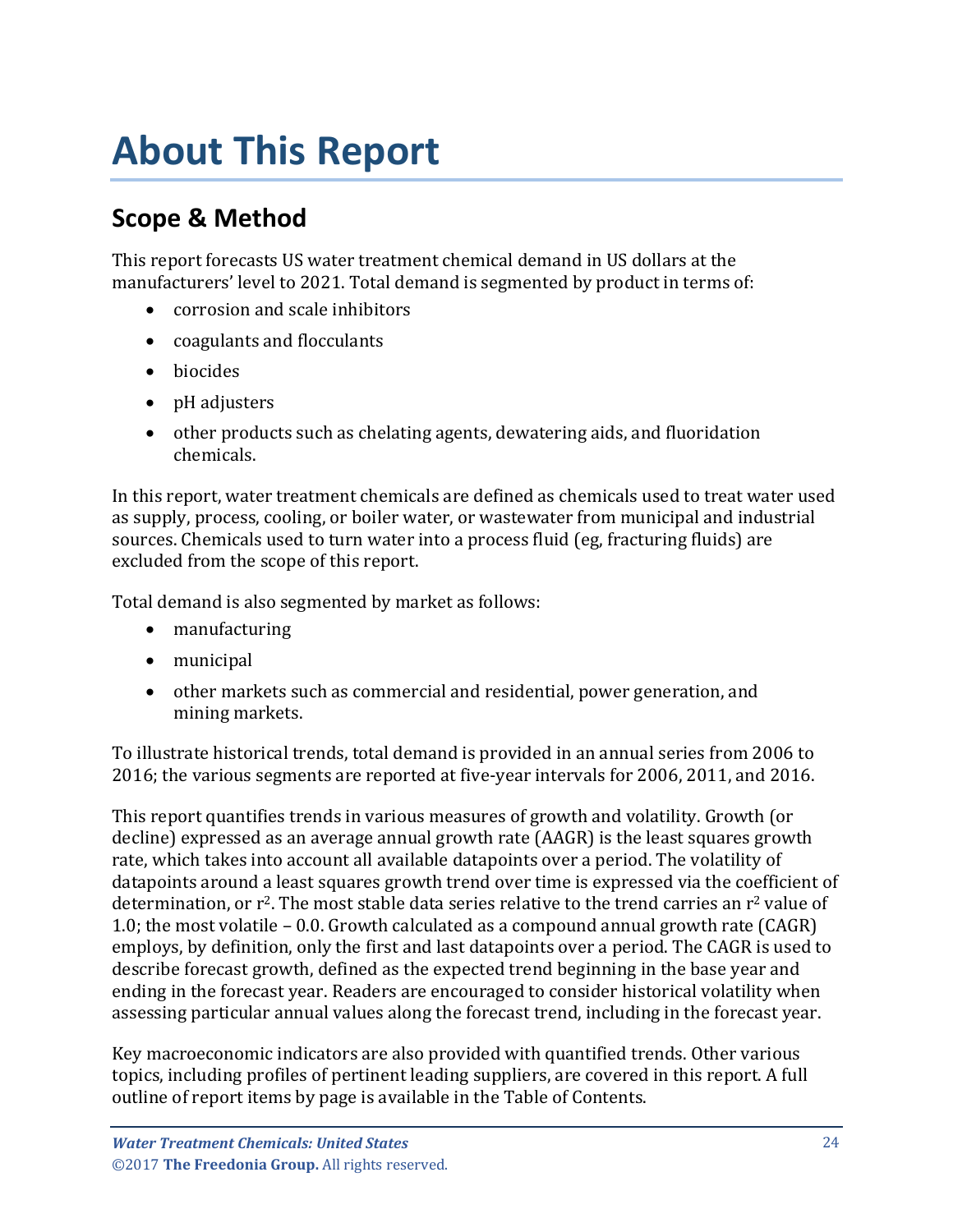### <span id="page-4-0"></span>**Sources**

*Water Treatment Chemicals: United States* (FF35039) is based on *[Global Water Treatment](http://www.freedoniagroup.com/DocumentDetails.aspx?ReferrerId=FL-FOCUS&studyid=3537)  [Chemicals Market,](http://www.freedoniagroup.com/DocumentDetails.aspx?ReferrerId=FL-FOCUS&studyid=3537)* a comprehensive industry study published by The Freedonia Group. Reported findings represent the synthesis and analysis of data from various primary, secondary, macroeconomic, and demographic sources including:

- firms participating in the industry and their suppliers and customers
- government/public agencies
- national, regional, and international non-governmental organizations
- trade associations and their publications
- the business and trade press
- indicator forecasts by The Freedonia Group
- the findings of other reports and studies by The Freedonia Group.

Specific sources and additional resources are listed in the Resources section of this publication for reference and to facilitate further research.

### <span id="page-4-1"></span>**Industry Codes**

<span id="page-4-2"></span>

| <b>Table 5   Industry Codes Related to Water Treatment Chemicals</b> |                                                                        |                                |                                          |  |
|----------------------------------------------------------------------|------------------------------------------------------------------------|--------------------------------|------------------------------------------|--|
| <b>NAICS/SCIAN 2007</b>                                              |                                                                        | <b>SIC</b>                     |                                          |  |
|                                                                      | <b>North American Industry Classification System</b>                   | <b>Standard Industry Codes</b> |                                          |  |
|                                                                      |                                                                        |                                |                                          |  |
| 325181                                                               | Alkalies and Chlorine Mfg                                              | 2812                           | Alkalies and Chlorine                    |  |
| 325199                                                               | All Other Basic Organic Chemical Mfg                                   | 2819                           | Industrial Inorganic Chemicals, NEC      |  |
| 325998                                                               | All Other Miscellaneous Chemical Product and<br><b>Preparation Mfg</b> | 2869                           | Industrial Organic Chemicals, NEC        |  |
|                                                                      |                                                                        | 2899                           | Chemicals and Chemical Preparations, NEC |  |
|                                                                      |                                                                        |                                |                                          |  |

Source: US Census Bureau

# **Copyright & Licensing**

The full report is protected by copyright laws of the United States of America and international treaties. The entire contents of the publication are copyrighted by The Freedonia Group.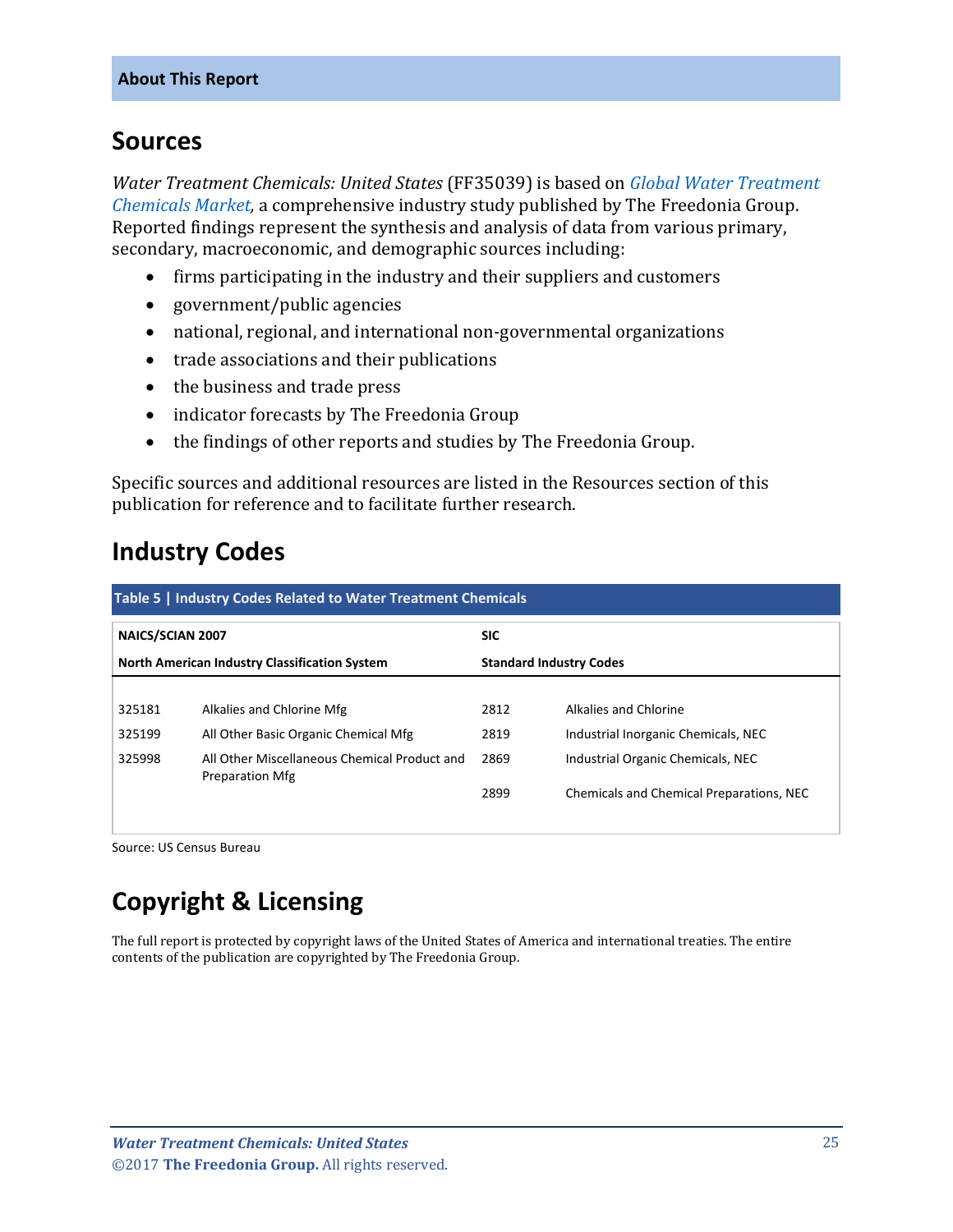### <span id="page-5-0"></span>**Resources**

#### **The Freedonia Group**

 *[Global Water Treatment Chemicals Market,](http://www.freedoniagroup.com/DocumentDetails.aspx?ReferrerId=FL-FOCUS&studyid=3537)* June 2017 **[Freedonia Industry Studies](http://www.freedoniagroup.com/Home.aspx?ReferrerId=FL-Focus)**  *[Drilling Fluids & Chemicals Market in the US,](http://www.freedoniagroup.com/DocumentDetails.aspx?ReferrerId=FL-FOCUS&studyid=3515)* May 2017  *[Global Air & Fluid Filters Market,](http://www.freedoniagroup.com/DocumentDetails.aspx?ReferrerId=FL-FOCUS&studyid=3443)* January 2017  *[Biocides Market in the US,](http://www.freedoniagroup.com/DocumentDetails.aspx?ReferrerId=FL-FOCUS&studyid=3457)* December 2016  *[Wood Preservative Market in the US,](http://www.freedoniagroup.com/DocumentDetails.aspx?ReferrerId=FL-FOCUS&studyid=3456)* November 2016  *[Activated Carbon,](http://www.freedoniagroup.com/DocumentDetails.aspx?ReferrerId=FL-FOCUS&studyid=3467)* October 2016  *[Specialty Surfactants,](http://www.freedoniagroup.com/DocumentDetails.aspx?ReferrerId=FL-FOCUS&studyid=3448)* August 2016  *[Solvents,](http://www.freedoniagroup.com/DocumentDetails.aspx?ReferrerId=FL-FOCUS&studyid=3429)* July 2016  *[Industrial & Institutional \(I&I\) Cleaning Chemicals,](http://www.freedoniagroup.com/DocumentDetails.aspx?ReferrerId=FL-FOCUS&studyid=3424)* June 2016  *[Air & Fluid Filters,](http://www.freedoniagroup.com/DocumentDetails.aspx?ReferrerId=FL-FOCUS&studyid=3379)* April 2016  *[Corrosion Inhibitors,](http://www.freedoniagroup.com/DocumentDetails.aspx?ReferrerId=FL-FOCUS&studyid=3409)* April 2016  *[World Activated Carbon,](http://www.freedoniagroup.com/DocumentDetails.aspx?ReferrerId=FL-FOCUS&studyid=3404)* April 2016  *[World Consumer Water Treatment Systems,](http://www.freedoniagroup.com/DocumentDetails.aspx?ReferrerId=FL-FOCUS&studyid=3360)* January 2016 **[Freedonia Focus Reports](https://www.freedoniafocusreports.com/redirect.asp?progid=89534&url=/)**

 *[Activated Carbon: United States](https://www.freedoniafocusreports.com/Activated-Carbon-United-States-FF35050/) [Air & Fluid Filters: United States](https://www.freedoniafocusreports.com/Air-Fluid-Filters-United-States-FF70012/) [Alkalies & Chlorine: United States](https://www.freedoniafocusreports.com/Alkalies-Chlorine-United-States-FF35010/) [Consumer Water Treatment Systems: United States](https://www.freedoniafocusreports.com/Consumer-Water-Treatment-Systems-United-States-FF90023/) [Global Water Treatment Chemicals](https://www.freedoniafocusreports.com/Freedonia-Focus-on-World-Water-Treatment-Chemicals-FW35039/) [Manufacturing: United States](https://www.freedoniafocusreports.com/Manufacturing-United-States-FF70032/) [Water: United States](https://www.freedoniafocusreports.com/Water-United-States-FF95025/) [World Activated Carbon](https://www.freedoniafocusreports.com/World-Activated-Carbon-FW35050/) [World Air & Fluid Filters](https://www.freedoniafocusreports.com/World-Air-Fluid-Filters-FW70012/) [World Consumer Water Treatment Systems](https://www.freedoniafocusreports.com/World-Consumer-Water-Treatment-Systems-FW90023/)* **[Freedonia Custom Research](http://www.freedoniagroup.com/CustomResearch.aspx?ReferrerId=FL-Focus)**

#### **Trade Publications**

*Treatment Plant Operator Water & Wastes Digest Water & Wastewater Treatment Water Intelligence Online Water Online Water Quality Products Water Technology WaterWorld*